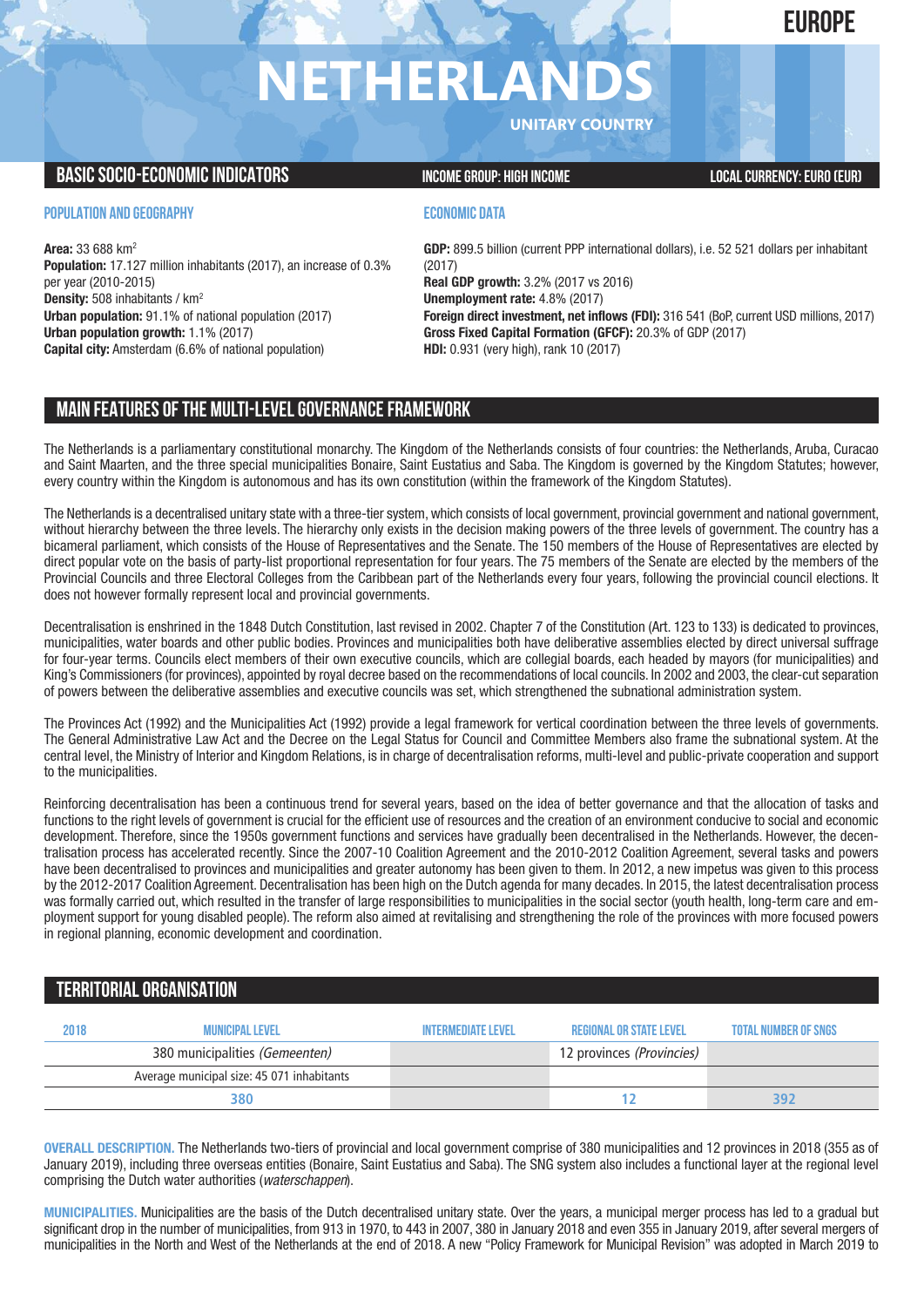structure the process of municipal mergers. Today, the municipal average size is large, especially compared to the OECD or EU average (respectively 9 700 and 5 900 inhabitants in 2017) as well as the median size (26 500 inhabitants). Only 2% of municipalities have less than 5 000 inhabitants (vs 44% on average in the OECD).

The urban areas of Amsterdam, Rotterdam, Den Haag and Utrecht, which combined reach 2.3 million inhabitants, form a metropolitan area referred to as "*Randstad*". Around 700 inter-municipal cooperation structures were created in the period from 2010 onwards under the Joint Regulations Act (WGR Act), such as joint bodies for levying taxes, or in the areas of public health, waste processing or even social services. Regional partnerships led to the creation of sub-regions with competences in specific sectors, such as youth-care regions, and social-support regions. Eight city-regions were established in 1995 by the central government as inter-municipal cooperation entities, but they were abolished in January 2015. Subsequently, new metropolitan governance arrangements have emerged in the two large urban areas, of Amsterdam, and the Metropolitan Region of Rotterdam-The Hague. To strengthen urban areas, the Dutch government also developed a National Urban Agenda in 2015, which is still active in 2019. However, no specific mechanisms for metropolitan governance have been created yet at the country level.

The Netherlands also has a network of 2 200 villages and community councils that are legal entities organised according to public law (Sections 83-84 of the Municipalities Act) or according to private law (as an association or foundation). In 2012, 53% of Dutch municipalities had at least one village council or one community council.

**PROVINCES.** Regional organisation has remained stable for many years. The consolidation of provinces into larger regions has been debated since the 1960s but never materialised, due to the opposition of provinces. The last project of provincial consolidation was presented in 2013-2014. It consisted of a first phase to merge the three provinces of Utrecht, Flevoland and Noord-Holland, called the "North Wing Province" as a top-down process and, in a second phase, to promote a gradual consolidation as a bottom-up process. This proposal failed in April 2014 because there was a lack of majority in the Parliament to support the law. The inter-provincial association proposed the abolition of the water authorities in 2010 yet the idea was also abandoned.

The subnational level also comprises de-concentrated central government agencies, which are controlled and financed by central government units and have a local function (regional labour market offices, regional police services or regional healthcare services).

# **SUBNATIONALGOVERNMENT RESPONSIBILITIES**

A characteristic of the Dutch system is that many areas of responsibility are shared between the central government and SNGs. The central level is entitled to intervene at the local and regional level; however, the local and regional level enjoy autonomy and have substantial leeway, as long as they are comply with national law.

The decentralisation process started in 2007 has since transferred new responsibilities to the provinces and municipalities, along with important implementation and enforcement powers. Besides key responsibilities in spatial planning and urban development, provinces are in charge of administrative and financial supervision of municipalities and water boards, and play a key role in vertical coordination. Municipalities have a wide range of responsibilities, either entrusted by laws, or assigned by higher levels. In 2015, they were transferred new functions in social services (youth healthcare, long-term care and employment support for young disabled people). Discussions are currently ongoing on the role municipalities will have to play regarding energy shift policies and responsibilities in the years to come (a ban on the use of natural gas is planned for 2030).

Finally, regional water authorities *(waterschappen*) are responsible for flood control, irrigation and drainage, (municipal) waste water purification, and water quality.

#### **Main responsibilitysectors and sub-sectors**

|                                    | <b>MUNICIPALITIES</b>                                                                                                                                                                                                                                                                        |                                                                                                                                                                                                                                                             |  |
|------------------------------------|----------------------------------------------------------------------------------------------------------------------------------------------------------------------------------------------------------------------------------------------------------------------------------------------|-------------------------------------------------------------------------------------------------------------------------------------------------------------------------------------------------------------------------------------------------------------|--|
| 1. General public services         | Supervision of municipalities and regional water authorities                                                                                                                                                                                                                                 | Municipal administration; Administrative duties (passports,<br>identity documents and driving licences)                                                                                                                                                     |  |
| 2. Public order and safety         |                                                                                                                                                                                                                                                                                              | Public order in the municipality and relationships with police<br>forces; Criminality prevention; Public safety;<br>Disaster management (shared)                                                                                                            |  |
| 3. Economic affairs/transports     | Provincial roads, cycle paths and bridges; Regional public transport<br>(bus, regional trains); Inland water transport and infrastructure;<br>Regional development agencies; Promotion of the region<br>and coordination of touristic local policies                                         | Municipal streets and roads; Traffic and parking regulations; Local<br>tourism strategies and policies; Public transport and school buses<br>(only the cities Amsterdam, Rotterdam and The Haque)                                                           |  |
| 4. Environmental protection        | Environmental protection plans and policies; Water (groundwater plans<br>and regulation); Energy and climate; Renewable energy; Air quality;<br>Soil protection and cleaning; Noise; Production and transport of hazardous;<br>Supervision of municipal environmental policies; Nature areas | Parks & green areas; Waste management; Sewerage;<br>Local environmental policy; Soil protection and cleaning                                                                                                                                                |  |
| 5. Housing and community amenities | Spatial planning                                                                                                                                                                                                                                                                             | Land-use plans; Planning permission; Urban planning (shared);<br>Civil engineering (shared); Street cleaning; Public lighting                                                                                                                               |  |
| 6. Health                          |                                                                                                                                                                                                                                                                                              | Municipal medical services (vaccination, prevention, hygiene);<br>Youth health care; Elderly heath care; Long-term care                                                                                                                                     |  |
| 7. Recreation, culture & religion  | Environmental and recreational planning; Financial support of cultural<br>activities; Protection of cultural heritage; Provincial museums                                                                                                                                                    | Financing of cultural activities; Cultural facilities and<br>recreational areas; Local sport policies and subsidies                                                                                                                                         |  |
| 8. Education                       |                                                                                                                                                                                                                                                                                              | Public primary and secondary education (school buildings only)                                                                                                                                                                                              |  |
| 9. Social protection               | Social housing grants                                                                                                                                                                                                                                                                        | Income support for less than fully disabled persons;<br>mediation, training<br>Assistance to the unemployed, people with disabilities<br>and the elderly in their home environment<br>Youth care services<br>Social assistance and local employment schemes |  |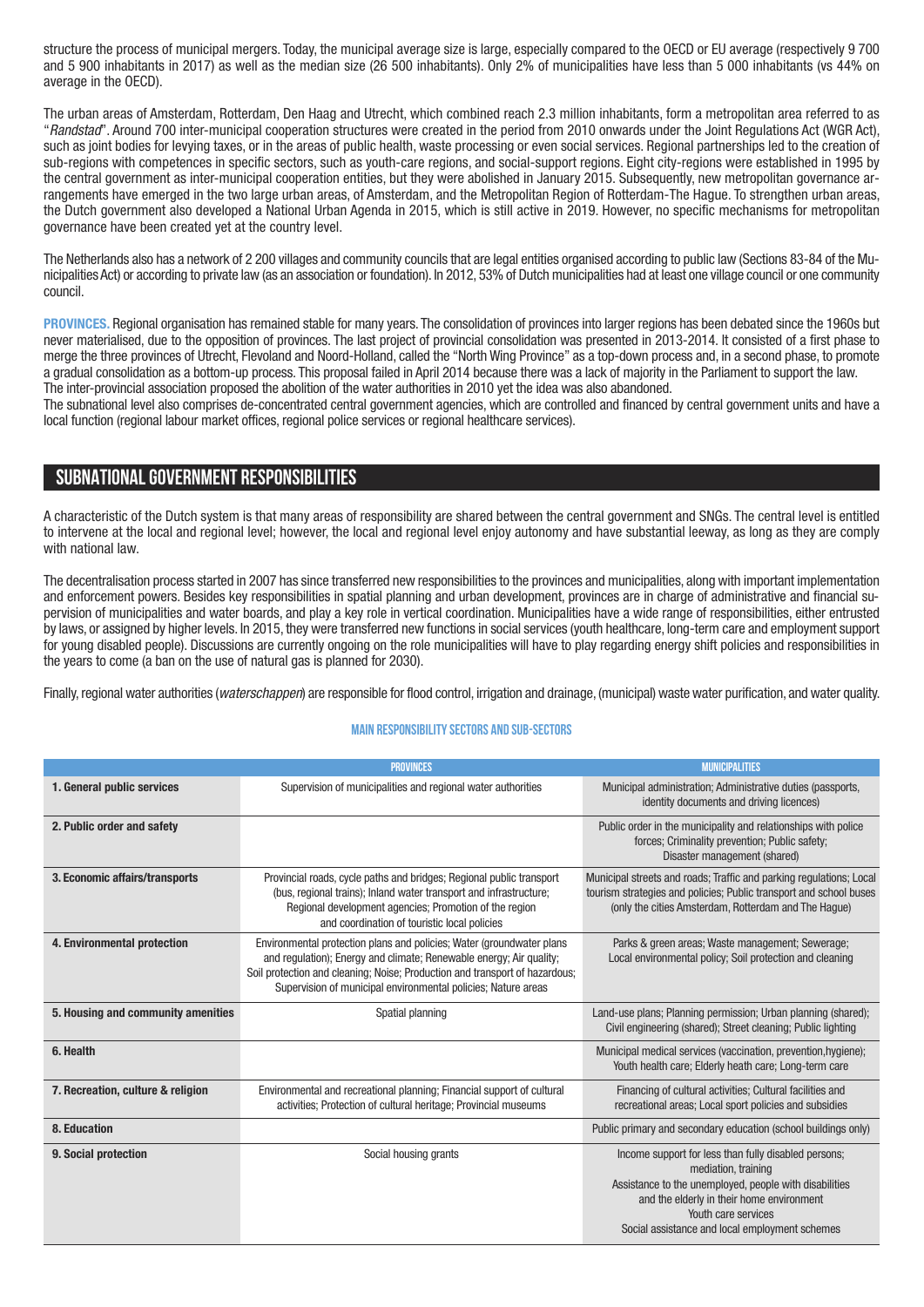# **NETHERLAN**

**UNITARY COUNTRY**

**EUROPE**

# **SUBNATIONAL GOVERNMENT FINANCE**

| <b>Scope of fiscal data:</b> provinces, public water boards, municipalities, communal arrangements at the municipal level | <b>SNA 2008</b> | Availability of fiscal data: | Quality/reliability of fiscal data: |
|---------------------------------------------------------------------------------------------------------------------------|-----------------|------------------------------|-------------------------------------|
| (inter-municipal structures), special schools and private non-profit institutions with a local function.                  |                 | High                         | High                                |

**GENERAL INTRODUCTION.** Article 132 of the Constitution, which covers the organisation of the provinces and municipalities, determines the taxes that may be levied by each SNG level. The 1996 Financial Relations Act regulates the intergovernmental financial relations. The Municipalities Act and Provinces Act include extensive provisions on municipal and provincial finances. Overall, government functions in the Netherlands are mostly centralised, but SNGs, especially municipalities, have significant budgets and spending responsibilities.

### **SUBNATIONALGOVERNMENTEXPENDITURE BYECONOMICCLASSIFICATION**

| 2016                                                                | <b>DOLLARS PPP / INH.</b> | % GDP                | % SNG EXPENDITURE       | % GENERAL GOVERNMENT EXPENDITURE<br><b>(SAME EXPENDITURE CATEGORY)</b> |
|---------------------------------------------------------------------|---------------------------|----------------------|-------------------------|------------------------------------------------------------------------|
| <b>Total expenditure</b>                                            | 6965                      | 13.8%                | 100%                    | Total expenditure                                                      |
| Inc. current expenditure                                            | 6 1 3 0                   | 12.1%                | 88.0%                   | 31.7%                                                                  |
| Staff expenditure<br>Intermediate consumption<br>Social expenditure | 2668<br>892<br>1 2 1 5    | 5.3%<br>3.7%<br>2.4% | 38.3%<br>27.2%<br>17.4% | 60.8%<br>Staff expenditure                                             |
| Subsidies and current transfers                                     | 302                       | $0.6\%$              | 4.3%                    | Social benefits                                                        |
| Financial charges                                                   | 17                        | $0.0\%$              | 0.2%                    | 11.1%                                                                  |
| <b>Others</b>                                                       | 37                        | 0.1%                 | 0.5%                    | Direct investment                                                      |
| Incl. capital expenditure                                           | 834                       | 1.6%                 | 12.0%                   | 47.8%                                                                  |
| Capital transfers                                                   | 68                        | 0.1%                 | 1.0%                    | 0%                                                                     |
| Direct investment (or GFCF)                                         | 766                       | 1.5%                 | 11.0%                   | 70%                                                                    |

**EXPENDITURE.** The share of SNG in public expenditure in the Netherlands is below the OECD average (16.2% of GDP and 40.4% of public spending in 2016). However, the share of Dutch SNGs in public staff spending is significant, close to the OECD average (62.9%) and above the OECD average for unitary countries (43%), reflecting important administrations, especially at the municipal level (there are on average 185 000 civil servants working in municipal governments compared to 13 000 officials working in provincial government). Within SNG expenditure, provinces accounted for 7% of SNG expenditure in 2016, municipalities and inter-municipal bodies 67%, the remaining part being composed of public water boards and other local government bodies.

**DIRECT INVESTMENT.** In 2016, 47.8% of total public investment was carried out by SNGs in the Netherlands compared to an OECD average of 56.9% and to an EU average of 50.9%. This figure has plummeted 16.6 percentage points since 2013, in line with budget cuts at regional and local levels. However, direct investment remains a key function of Dutch provinces and municipalities, representing 11% of their total spending in 2016, in line with the OECD average. 52% of SNG investment is carried out by municipalities and inter-municipal cooperation bodies. The share of the provinces is lower (15%). Other SNG investors are public water boards (10% of SNG investment) and other local government bodies.

Most SNG investments are dedicated to economic affairs, local transport and infrastructures, followed by education, environment protection and adaptation to climate change.At the regional level, high levels of investments on research & development aim at strengthening regional competitiveness. Investment projects to be co-funded by the central government are subject to review by the Ministry of Infrastructure and the Environment according to several criteria.

#### **SUBNATIONALGOVERNMENTEXPENDITURE BYFUNCTIONALCLASSIFICATION – COFOG**

Education and social protection were the two largest spending items for SNGs in the Netherlands in 2016: together they represent 54.5% of subnational expenditure compared to 39% in the OECD area. Education is the main spending sector for SNGs, given that they are in charge of providing primary and secondary education, but also of the management of buildings and related facilities. The share of social protection has increased significantly in recent years. From 13% in 2008 and 20% in 2013, it accounted for 24% of SNG spending in 2016, in line with the policy of decentralisation of healthcare at the country level. Besides, SNGs are responsible for the vast majority of total public spending in the areas of environmental protection, housing and community amenities (water distribution, street lighting, etc.) and recreation and culture, especially since they include infrastructure projects.